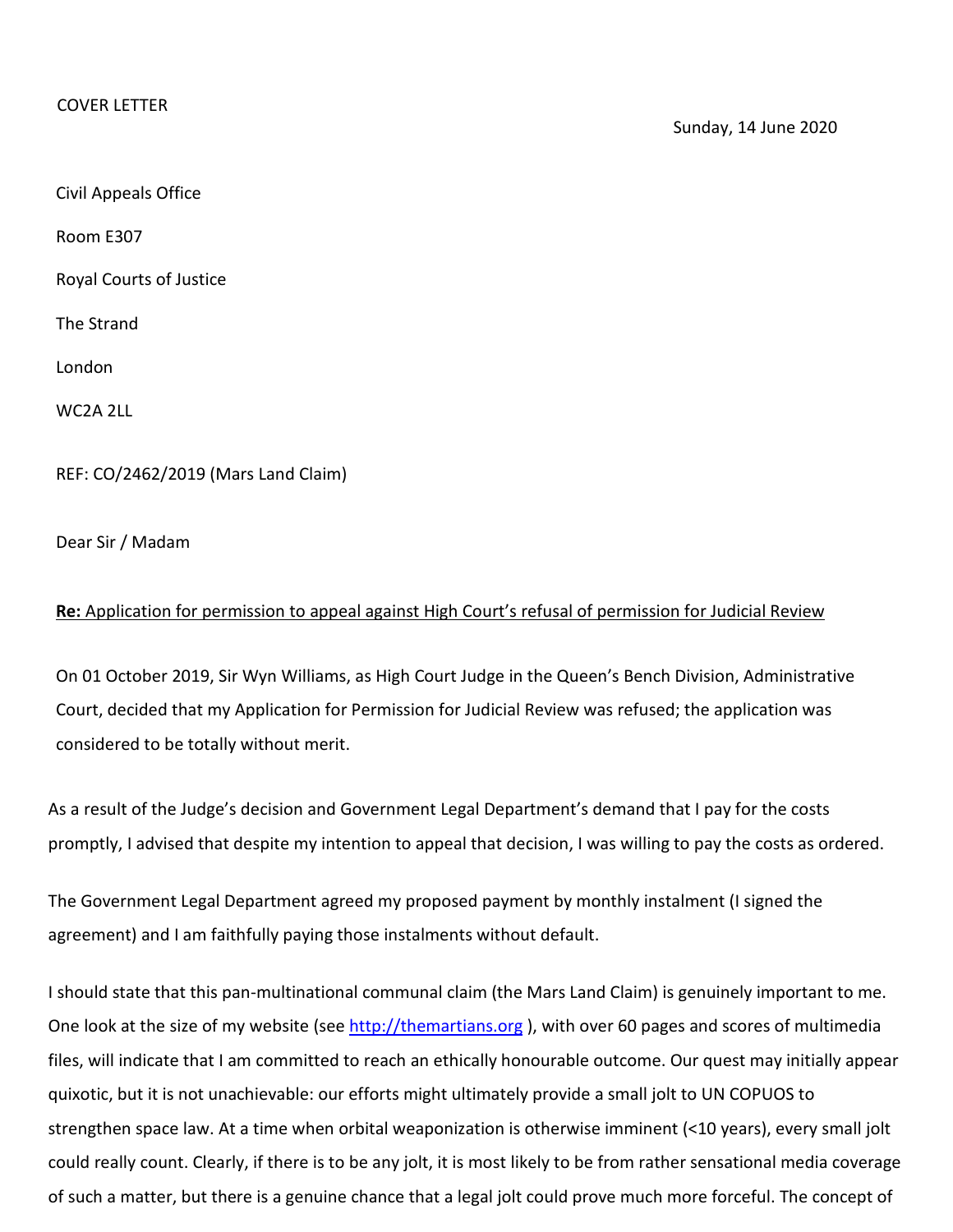'common celestial land' and UN trusteeship in space is key to purpose of the claim.

In respect of our pan-multinational communal celestial land claim ('AllMankind.org'), there is no barrier within space law (even the expanded customary space law). Article 1 of the Outer Space Treaty is even supportive.

It is my understanding that international law and human rights law (at international and national level) create a universal right to possess and protect such land, whether celestial or earthly. Space law, derived from international law, contains provisions which limit property rights in space. As it stands it is apparently feasible for US nationals to own those parts of celestial bodies that are 'obtained' as resources and not risk breaching the law through 'national appropriation'. This is the interpretation advanced in the US Space Act, which clearly does put a dent in the Outer Space Treaty and has not yet been uniformly accepted. Pan-multinational possession of celestial land can more easily be accommodated. It can legitimately be registered into trust with UN holding title and all land claimants communally sharing the beneficial title of 'common celestial land.' With UN as trustee, there is no national appropriation and it is all mankind (not all nations) which holds the beneficial title. This is very much in keeping with Article 1 of the Outer Space Treaty (Space being the 'province of all mankind'). Our claim makes provision for the UN, should the member states wish, to acquire all the beneficial title also (subject to a safe update in space law and nominal fee payment to all co-claimants).

So, for the purposes of this appeal, with no evidence in space law of any proper resistance to my communal claim, it falls on the Appeal Judge to consider whether my claim of communal possession of celestial land does sufficiently engage with HPA/ECHR. Clearly, I assert that it does. This is the key element. I contend that on analysis of more recent ECtHR interpretations, we see that some tightly defined procedural rules and positive obligations (upon the state) have sometimes emerged. If I can sufficiently prove that actual possession is legitimately arguable (hence A1P1 of ECHR is engaged), then I believe my rights will require the presence for a narrow procedural rule (requiring a very limited positive obligation on the state), which enables my access to a fair trial (hence Article 6 ECHR becomes engaged) that must have jurisdiction to appraise our communal claim. Such fair legal due process must be international (UK Courts cannot have jurisdiction for a pan-multinational communal claim to celestial land). Through fair appraisal, our communal claim can be further considered in line with our right to protect the possession via recognition and registration. It is my assertion that without the protection that formal recognition and registration would bring, our hold on such a communal possession remains extremely vulnerable … there can be no easy, peaceful enjoyment of our celestial possession. Obviously, the international court (but not the UK Appeal Court) would first need to decide if our possession/occupation of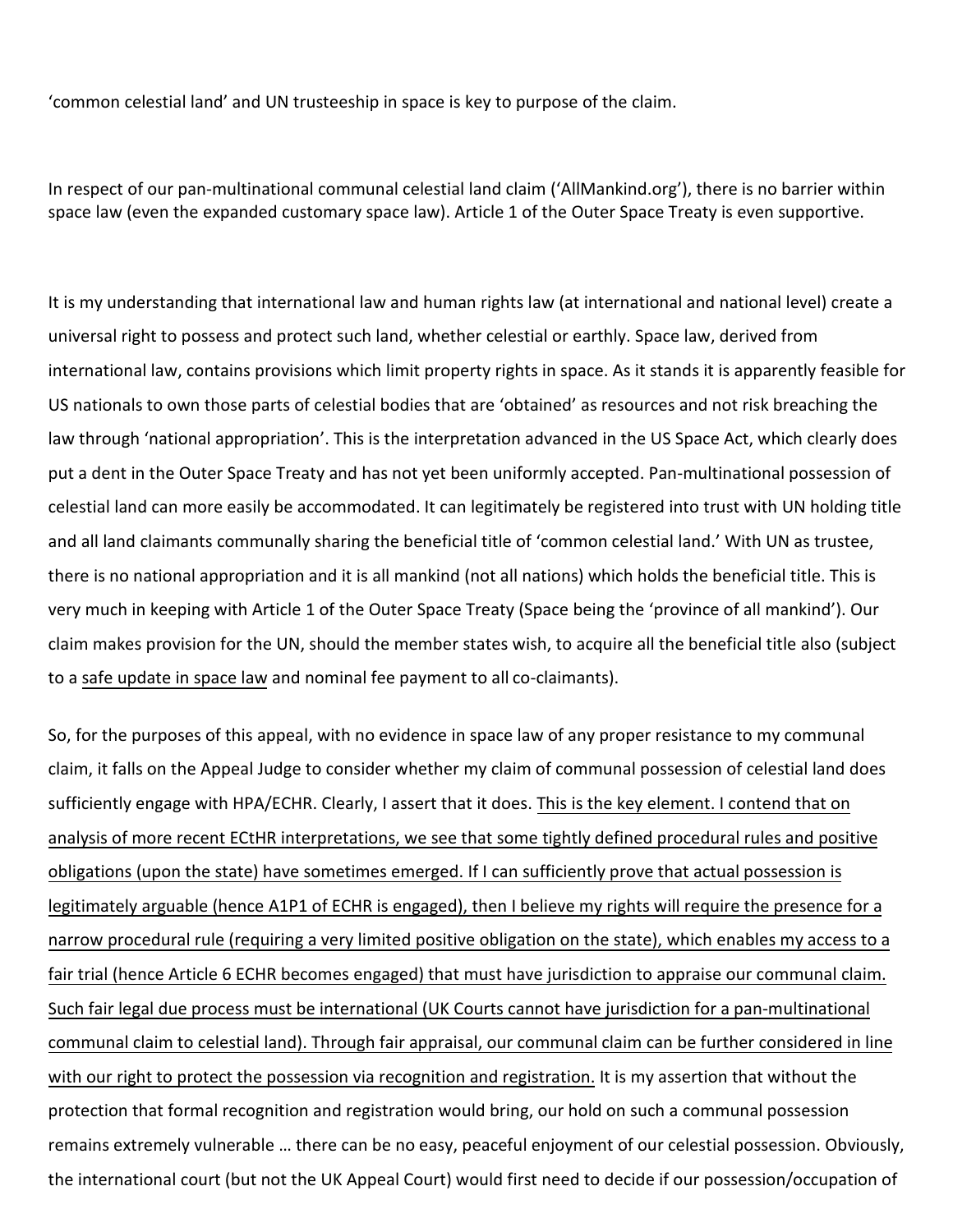this difficult barren celestial land is sufficiently actual/effective for the purpose of registration. It will also have to weigh the respective merits of strategic value, future commercial opportunity, military might, peaceful governance and UN trusteeship.

## For purpose of my current appeal, I don't see that my assertion of celestial possession has to be proven beyond doubt in order to engage A1P1 ECHR. I should provide sufficient evidence to show our possession is arguably actual (actual possession = effective occupation).

My website contains a lot of multimedia: videos showing the strong lasers (class 4 lasers) being repeatedly applied to Mars; videos of laser Morse Code messages (claiming peaceful possession) to Mars; social media accounts and witness statements over 10 years of claimed possession; scientifically verified practice (4.4 quadrillion laser photons per second impacting Mars at opposition (closest approach) ... this does have a very small beneficial geo-atmospheric effect (towards human terraforming) through sublimation of surface C02 ... this is in line with Elon Musk's rather more violent suggestion of thermonuclear explosions over the polar surfaces); Professors of astrophysics and space Law acknowledging the seriousness of our claim; repeated petitioning of UK Government and UNOOSA (submitting repeated 'first applications for registration' of land on Mars). This practice, being confirmed over 10 years (since 2010), is backed up by a comprehensive governance/ administrative plan which clearly includes UN trusteeship and 'common land' at its core.

So, is that enough? Well, when compared to the minimal criteria (for proof of possession of difficult barren land) that have become established in the practice of international and private law over the last century, I state that the answer must be yes. There are plenty of examples of how title to swampy or barren land has been successfully registered to individuals through adverse possession that was regarded as sufficiently actual/effective/continuous without actually having any sustained human presence (and certainly no settlement/habitation) on the land. The same minimal criteria applied when national claims to Clipperton Island, Las Palmas and Eastern Greenland were considered. No actual human settlement was required (the Antarctic claims initially proceeded along the same lines). I assert that the minimal criteria for proof of actual possession (or effective occupation) of difficult barren land are just as applicable to Planet Mars. Admittedly, the barren islands mentioned here were probably of low strategic value at the time. There was no mention of assessment of strategic value in the arbitration over ownership of those islands (and other claims). The criteria were based on quality/geography/geology of the land: was it ready for settlement?... was it flush with tradable resources?... how convenient was it? The land environment on Mars is more distant, hostile and barren than anything on Earth.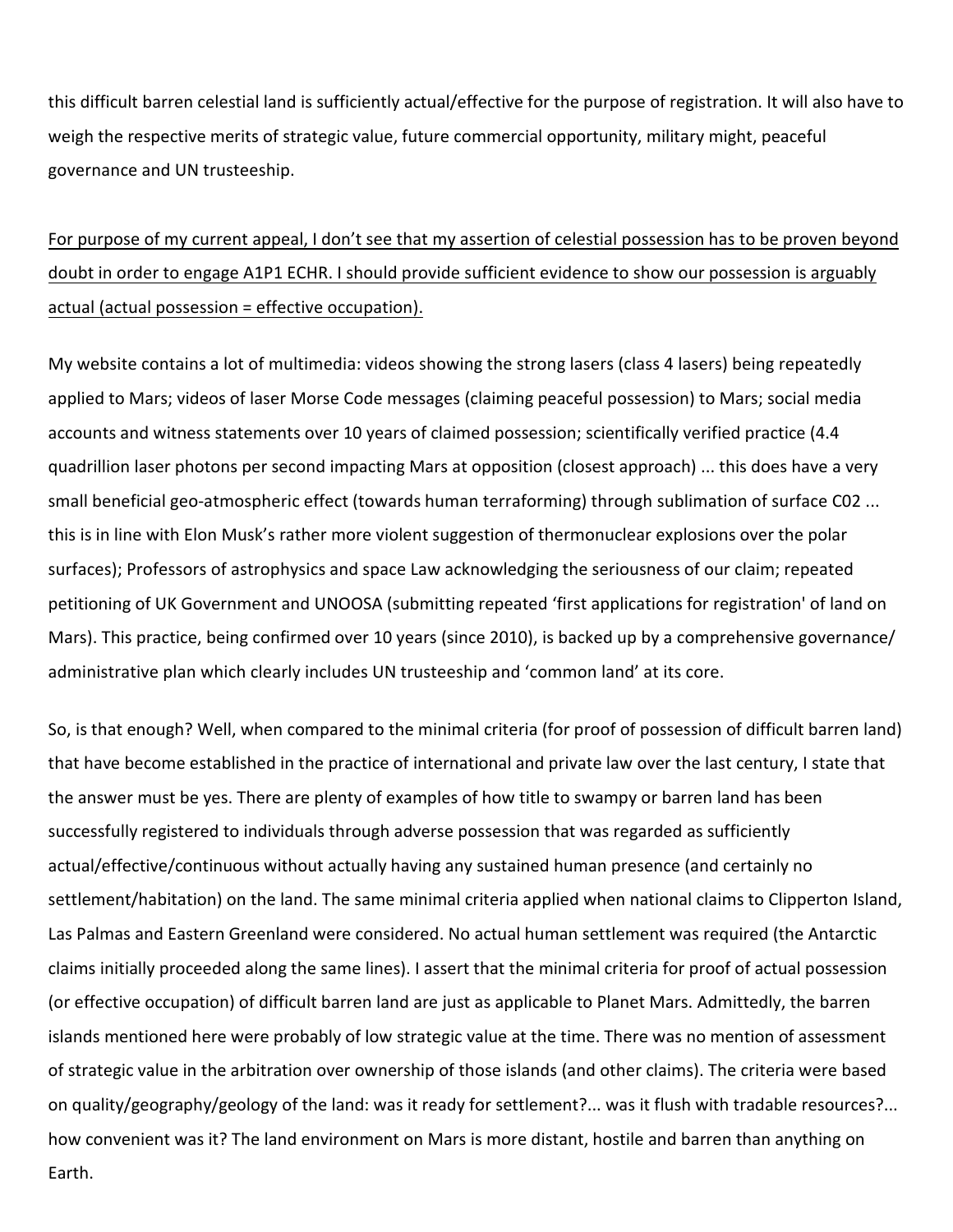If the appeal court is to consider whether, via consideration of my evidence, a celestial possession is now arguably actual, it should do so on basis of those geographic land-quality criteria that have been used throughout the last century. A new consideration of strategic value (and how that might increase the requirement towards actual human settlement to satisfy 'effective occupation') is not for this court … it is for an international court with jurisdiction.

It may be easier to imagine that a new volcanic island has erupted from the mid-Atlantic ridge, more than 200 miles from any other land mass or island. The craggy shoreline and rough volcanic topography mean it is formidably difficult and dangerous to approach from sea or air. The new island's presence is acknowledged internationally but no claims of sovereignty are made in the early days. A large group of people from multiple different 'Atlantic' countries discuss a project online and agree to sail to the island. They circumnavigate the island several times and record a video of them all claiming communal possession under the name 'The Atlanteans.' They later charter a plane and fly low over the island, dropping a small basket of seeded damp soil (recorded on video). They repeat this flight monthly (always recording on video), dropping a new basket of seeded soil each time.

The UN, acting via the Seabed Authority, drop a robotic probe on the island which confirms its barren composition and difficult terrain. No national claims of sovereignty are made. Then after 10 years of monthly air- visits (and as yet, no actual evidence of new growth from the island soil drops), the proposed leader of 'The Atlanteans' submits to the UN 3<sup>rd</sup> and 4<sup>th</sup> Committee secretariats an application for 'First Registration of Title' to 'New Atlantis'. Provided within the application was instruction that the land be registered into Trust, with coclaimants holding beneficial title and the leader acting as settlor to offer legal title to the United Nations. The secretariats replied, advising that he/she must have the claim introduced to the UN Committees by a member state delegation. Thus, being British, the leader requested that his UK government introduce the new matter of the communal claim to the 3<sup>rd</sup> and 4<sup>th</sup> UN Committees via their national delegation. The UK government refuses, so the leader of The Atlanteans applies for Judicial Review, citing a breach of Article 6 and A1P1 ECHR.

In that elaborate but earthly example, I would expect the Court to find that there was an obligation for the UK Government to facilitate access for the claimant to appropriate international due process (the most obvious simple step being to introduce the matter to UN  $3<sup>rd</sup>/4<sup>th</sup>$  Committees, without providing any promotional support to the communal claim).

I believe my claim is very similar to this, with the added requirement to explore the nature of the claim against